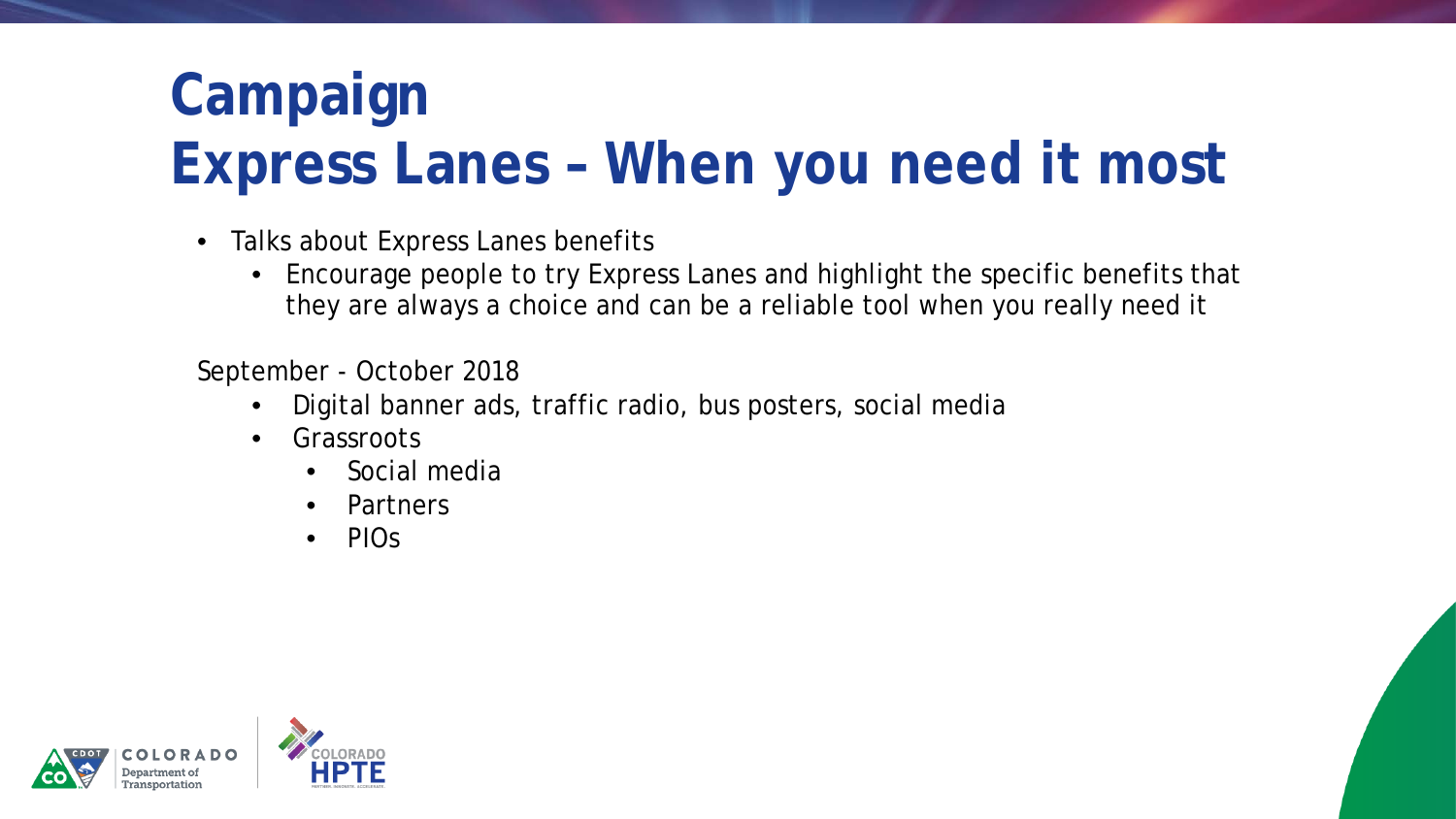**Campaign**

### **Bus ads**





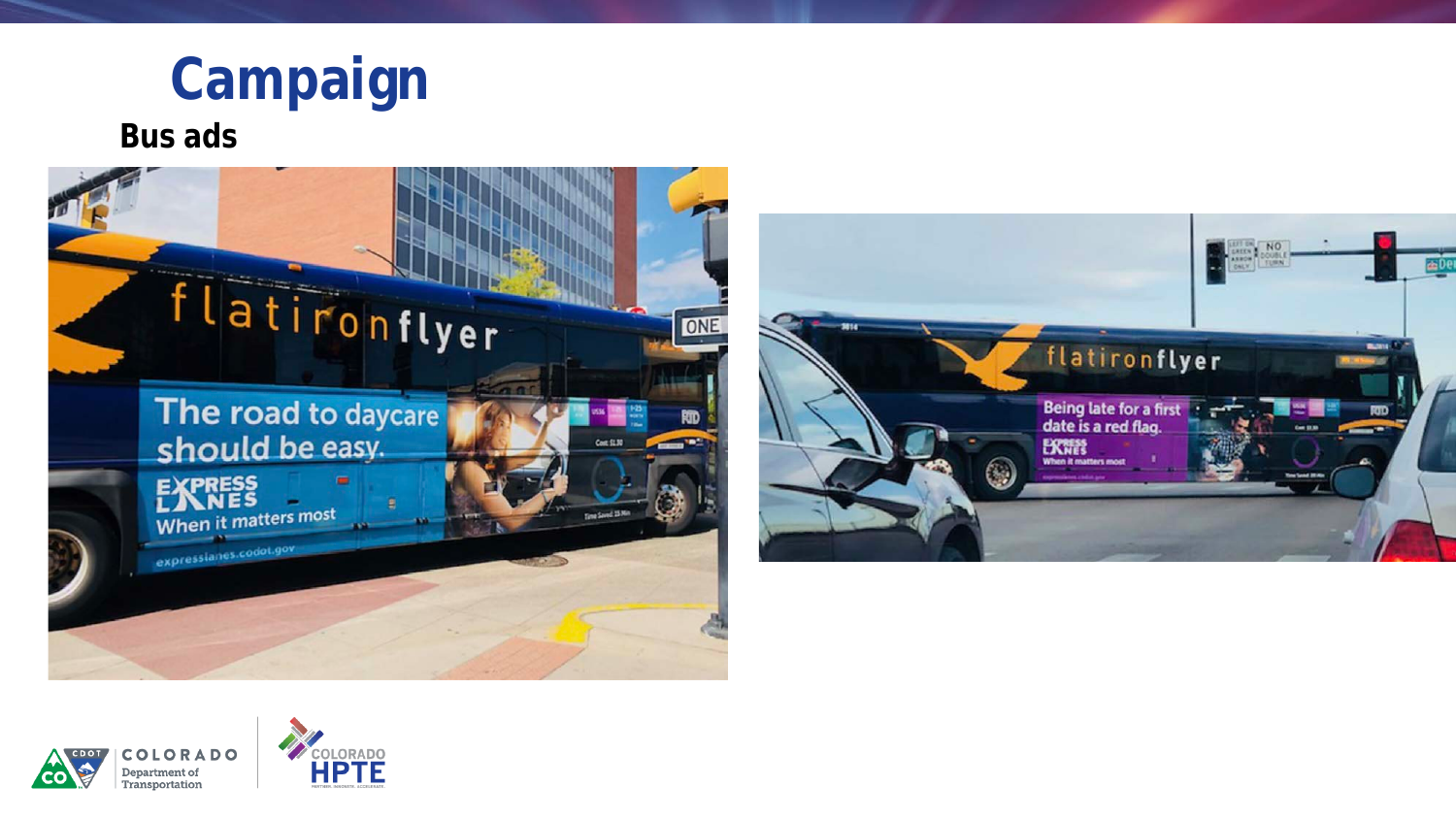

### **Digital billboard**







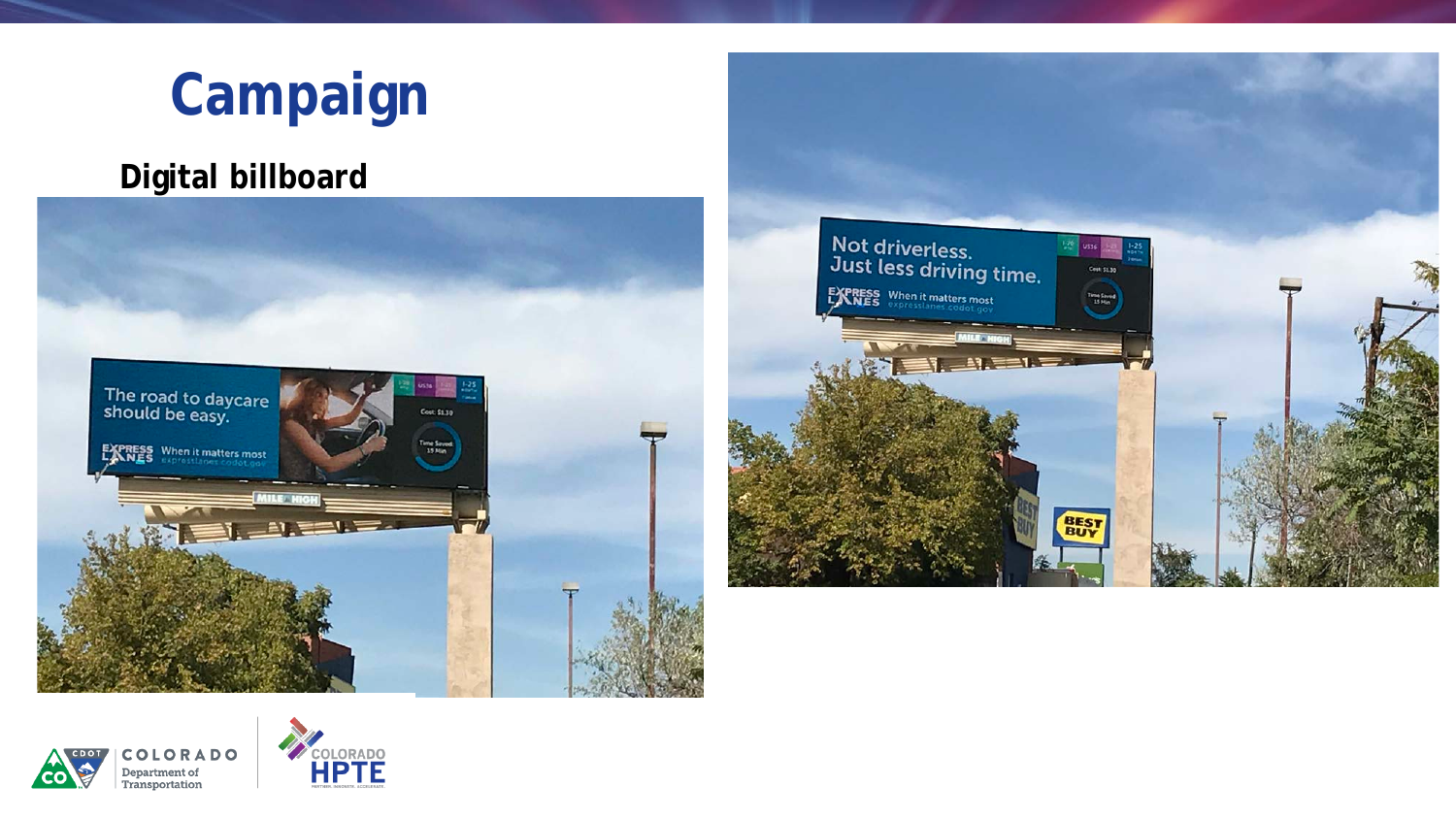## **Results**

- Social media posts
	- Reach: 786,181
- Number of ExpressToll transactions and Express Lanes users
	- I-25 North: Usage increased by an average of 12 percent
	- New ExpressToll accounts open increased by an average of 76 percent in September and October 2018 compared to September and October of 2017
	- New Switchable HOV Transponders distributed in September and October 2018 increased by an average of 78 percent compared to September and October 2017
- Increased traffic to the website  $-41$  percent increase compared to last year
	- Sept. 2017
		- 23,333 unique page views
	- Sept. 2018
		- 57,363 unique page views



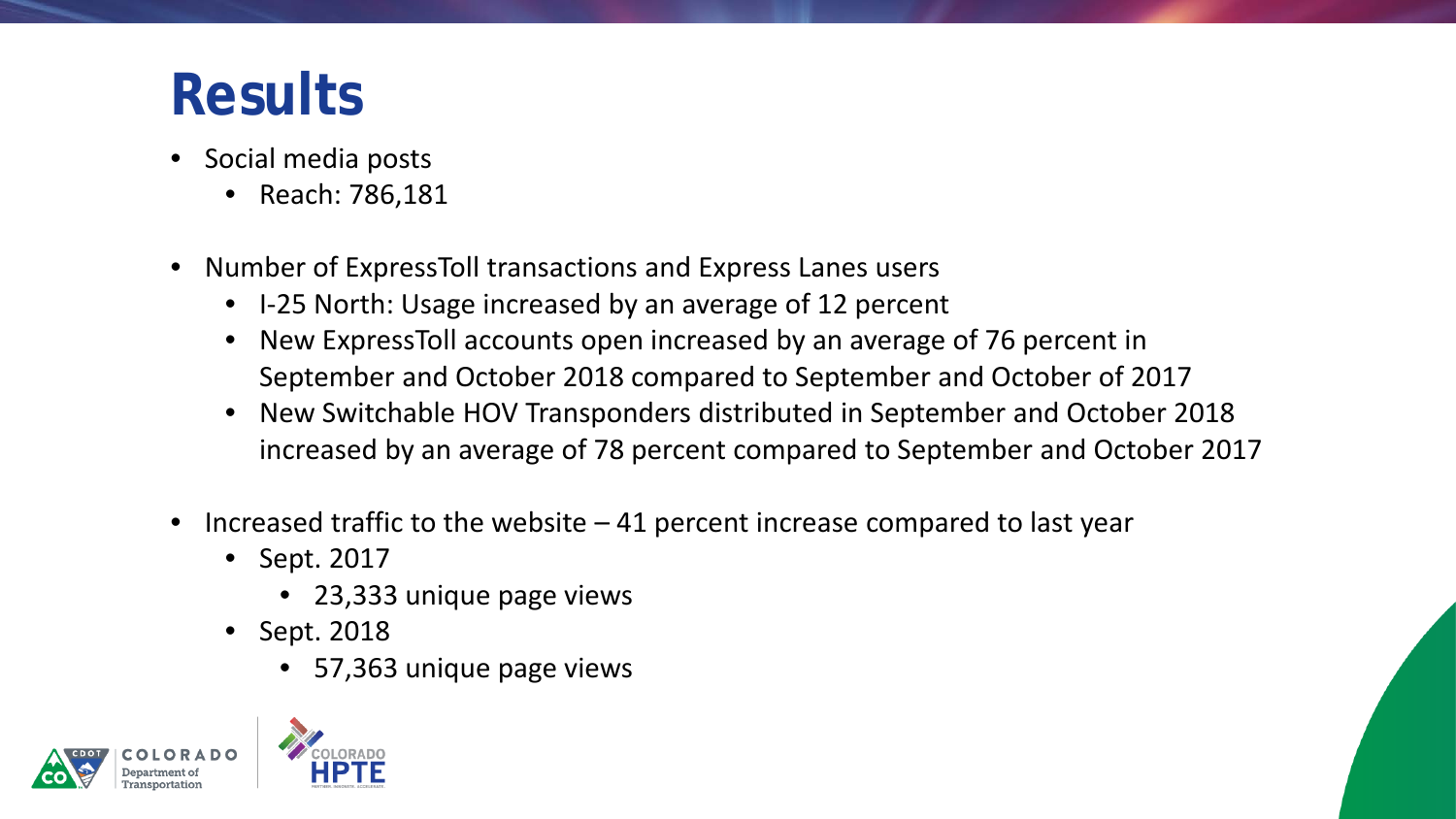## **Results** Online

Transportation

- The geofarming campaign performed best in terms of CTR these placements were targeted to devices that have previously traveled along the Hwy 36 and I-25 North corridors
- The contextual targeting strategies were also quite strong performers placements were focused on various weather, travel and navigation apps in this instance
- Behavioral targeting was also successful, even though it delivered a lower CTR than the other approaches; in this case, we targeted users who are likely to be regular commuters



### **Impressions & CTR by Targeting Strategy**

| <b>Targeting Strategy</b>   | Impressions Clicks CTR |     |          |
|-----------------------------|------------------------|-----|----------|
| <b>Behavioral Targeting</b> | 688,781                | 581 | $0.08\%$ |
| <b>Contextual Targeting</b> | 675,117                | 712 | $0.11\%$ |
| Geofarming                  | 212,966                | 256 | 0.12%    |